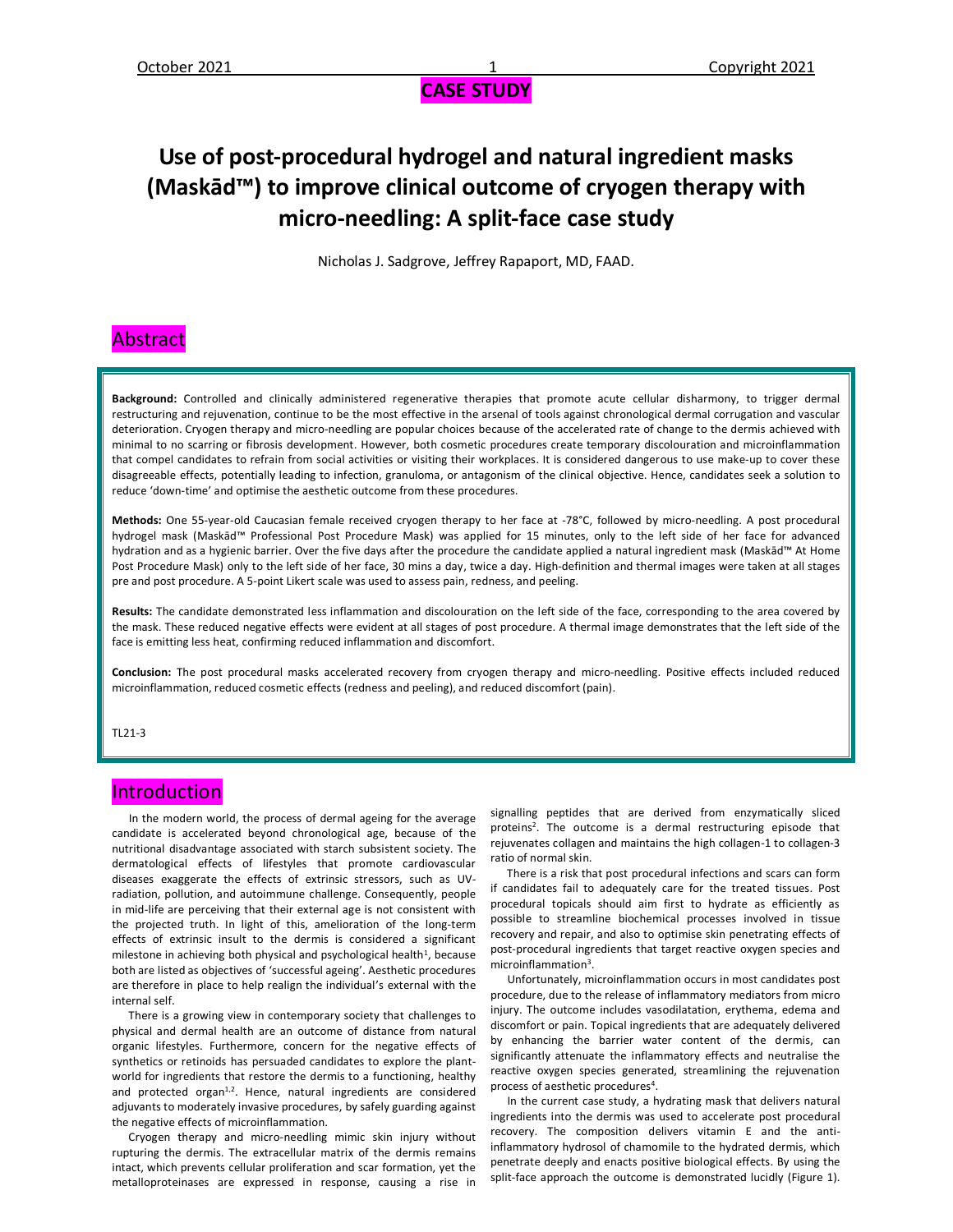**Figure 1 – Split-face demonstration of post procedural cosmetic and thermal effects with mask (our right her left), and without mask (her right our left).** 

### **SPLIT FACE STUDY**



POST MASK APPLIED TO THE LEFT SIDE

**THERMAL IMAGING** AFTER ~ 10 MINUTES PURPLE COOL; YELLOW HOT

AFTER WEARING THE MASK FOR ~ 10 MINUTES

Figure 1 - Split-face demonstration of post procedural cosmetic and thermal effects with mask (our right her left), and without mask (her right our left).

#### **Method**

 Controlled medical grade cryogen therapy at -78° C, followed by micro-needling was performed on the face of a 55-year-old Caucasian female with moderate sun damage. Treatment focused on areas between the hairline and jaw line, avoiding the eyes, nostrils and lips. Following treatment, the skin was gently cleansed with cool water and the hydrogel mask was applied to the left side of the face only (treated side). The untreated side was exposed to air and no further treatment was applied.

 After 15 minutes, the mask was removed, and thermal and highresolution photography was taken (Figure 1). The patient was

#### **Results**

 Subjective and objective evaluation immediately after treatment, following the first application of the hydrating mask demonstrated a pronounced positive aesthetic. Redness and heat retention (Figure 1) is reduced as perceived by the naked eye and thermal imagery respectively.

 Assessment according to the Likert scale demonstrates an interesting pattern up to 5 days post procedure. Table 1 and Figure 2 include data from the assessment. In all cases pain or discomfort is resolved completely 24 hours post treatment. This may be related to the initiative shown at the most critical point, immediately following

instructed to keep applying the post treatment mask only to the left half of the face (our right, her left) at least twice daily for 30 minutes at a time, while not treating the right side whatsoever. Highresolution images were taken before the procedure and again on days 1, 3 and 5 post treatment. The patient was asked to rate the PAIN, REDNESS and PEELIING of the treated side verses the untreated side.

 A 5-point Likert scale was used to describe the level of PAIN, REDNESS and PEELNG with 1 being very minor, 2 being mild, 3 being moderate, 4 being moderate to severe and 5 being extremely severe.

treatment, and the continued 'at home' practice. Redness was more persistent than pain, which was completely resolved between 24 to 72 hours post treatment, contrasting with persistent redness throughout the five days without the use of masks, only attenuating slightly on the fifth day. As expected, peeling in the 'no mask' group increased during the five days. It is therefore serendipitous that the treatments prevented most of the peeling from occurring, resolving completely by the fifth day. If these clinical outcomes are averaged, as in the fourth panel in Figure 2, then the overall score for the masking procedures is overwhelmingly in the positive.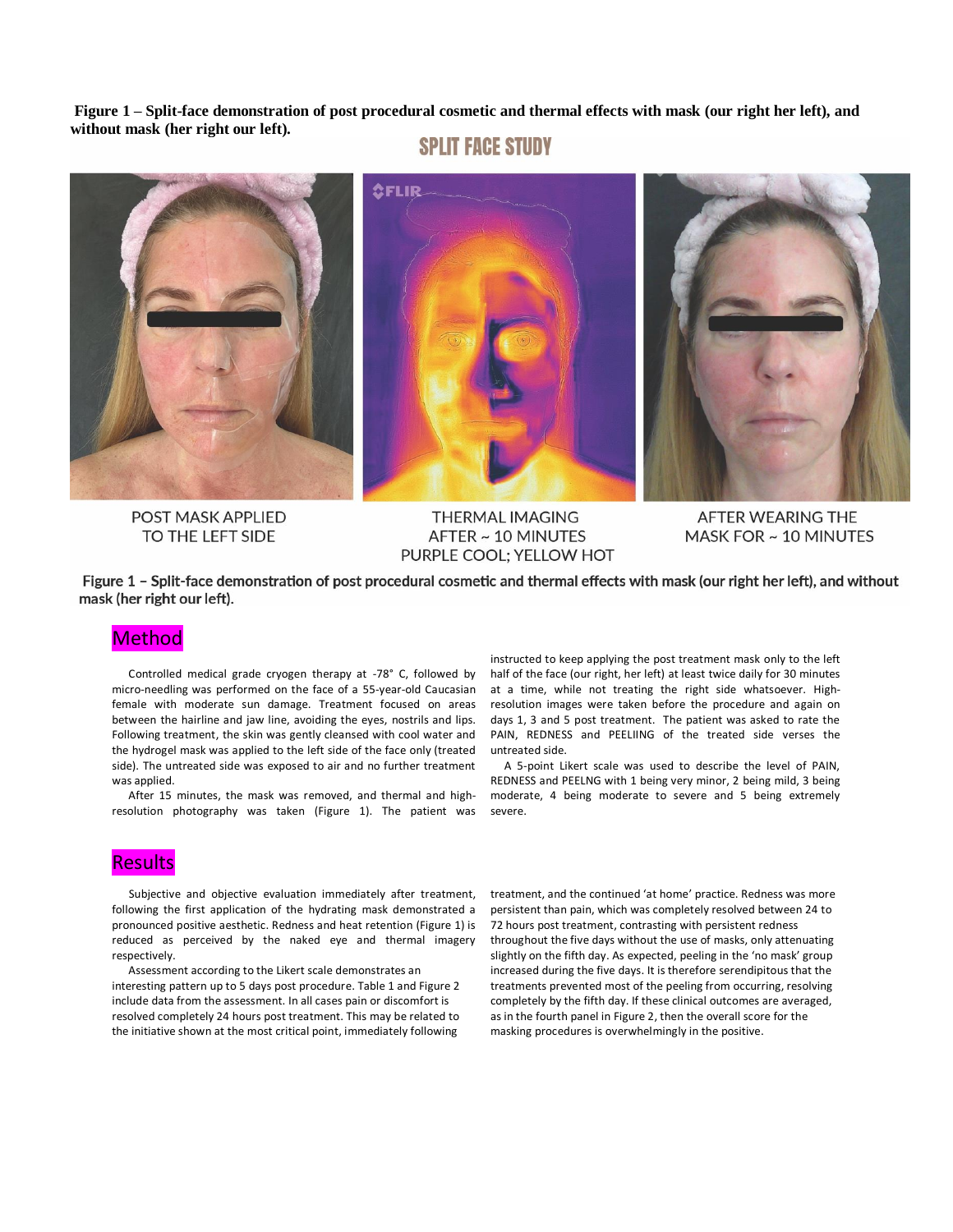|                  | <b>PAIN</b>    |                  | <b>REDNESS</b> |                  | PEELING        |           |
|------------------|----------------|------------------|----------------|------------------|----------------|-----------|
|                  | <b>TREATED</b> | <b>UNTREATED</b> | <b>TREATED</b> | <b>UNTREATED</b> | <b>TREATED</b> | UNTREATED |
| MMEDIATE         |                |                  |                |                  |                |           |
| DAY <sub>1</sub> |                |                  |                |                  |                |           |
| DAY 3            |                |                  |                |                  |                |           |
| DAY 5            |                |                  |                |                  |                |           |

**Table 1 – Tabulated post procedural assessment, using the 5-point Likert scale, panels for redness, pain and peeling.**

#### **Discussion** I

PAIN Score (1-5)

 Because the first few hours following treatment are considered most critical in achieving a desirable long term aesthetic outcome, hydration with purified water, in the absence of extraneous ingredients that risk granuloma formation, is a recommended initiative. Not only is the candidate protected against undesirable side effects of treatment, but the candidate is rewarded with a reassuring self-portrait, i.e., if the candidate witnesses less redness, experiences less pain and discomfort they will feel reassured of the success of the treatment.

 The natural ingredient composition of the 'at home' mask confers a buffering effect against the oxidation by-products that accumulate from transcription events, monosaccharide oxidation and the immune cell signalling cascade, which in other circumstances become a bottleneck to rejuvenation and recovery. For example, the use of arnica and chamomile hydrosol confers an anti-inflammatory effect that is expected to modulate the activity of the immune

system and allow for normal biochemical processes associated with dermal restructuring to take effect. Furthermore, the changed gene expression profile, and keratinocyte-fibroblast crosstalk, is most fluent when reactive oxygen species are quenched. Transforming growth factor beta (TGF-beta) isotypes elicit different gene expression events in the presence of reactive oxygen species that promote fibroses development<sup>5</sup>, causing scars. The use of vitamin E and green tea extract in the natural ingredient composition quenches free radicals and attenuates the fibrosis progression, cuts the 'vicious cycle' and enables normal collagen isotypes to be built into the extracellular matrix.

 Nevertheless, by providing candidates with an improved post procedural experience, the use of moderately invasive procedures in aesthetic dermatology is likely to grow. The perception that it is safe and convenient is a necessary milestone.



REDNESSS Score (1-5)

**Figure 2 – Histograms of post procedural assessment, using the 5-point Likert scale, panels for redness, pain and peeling.**